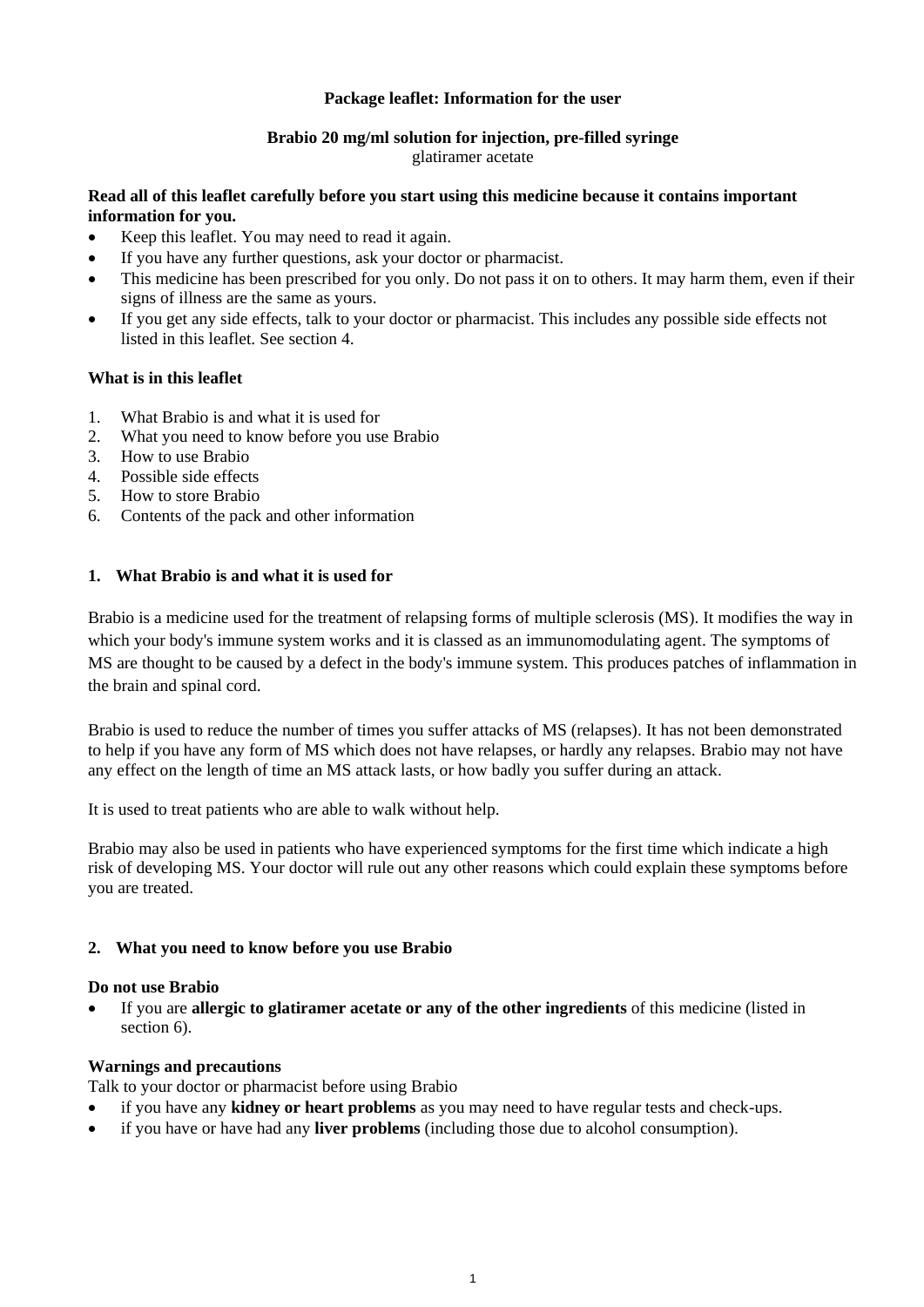# **Children**

Brabio is not to be used in children below the age of 12 years.

## **Elderly**

Brabio has not been specifically studied in the elderly. Please ask your doctor for advice.

### **Other medicines and Brabio**

**Tell your doctor or pharmacist** if you are taking, have recently taken or might take any other medicines.

### **Pregnancy and breast-feeding**

If you are pregnant or breast-feeding, think you may be pregnant or are planning to have a baby, ask your doctor for advice and consideration regarding Brabio treatment during pregnancy and/or lactation.

### **Driving and using machines**

Brabio is not known to influence the ability to drive or operate machinery.

## **3. How to use Brabio**

Always use this medicine exactly as your doctor has told you. Check with your doctor or pharmacist if you are not sure.

The recommended daily dose in adults and adolescents aged 12 years and over is one pre-filled syringe (20 mg of glatiramer acetate), administered under the skin (subcutaneously).

It is very important to inject Brabio properly:

- Into the tissue under the skin (subcutaneous tissue) only (see "Instructions for Use" below).
- At the dose instructed by your doctor. Take only the dose prescribed by your doctor.
- Never use the same syringe more than once. Any unused product or waste must be discarded.
- Do not mix or co-administer the content of Brabio pre-filled syringes with any product.
- If the solution contains particles, do not use it. Use a new syringe.

The first time you use Brabio you will be given full instructions and will be supervised by a doctor or nurse. They will be with you while you give yourself the injection and for half an hour afterwards, just to make sure you do not have any problems.

## **Instructions for use Read these instructions carefully before using Brabio.**

Before the injection, make sure you have everything you need:

- One blister with one Brabio pre-filled syringe.
- Disposal unit for used needles and syringes.
- For each injection, take only one blister with one pre-filled syringe from the package. Keep all remaining syringes in the box.
- If your syringe has been stored in the refrigerator, take the blister containing the syringe out at least 20 minutes before you will inject the medicine so that it warms up to room temperature.

Wash your hands thoroughly with soap and water.

If you wish to use an injection device to make your injection, the MyJECT device can be used with Brabio. The MyJECT device is only approved to be used with Brabio and has not been tested with other products. Please refer to the instructions for use provided with the MyJECT injection device.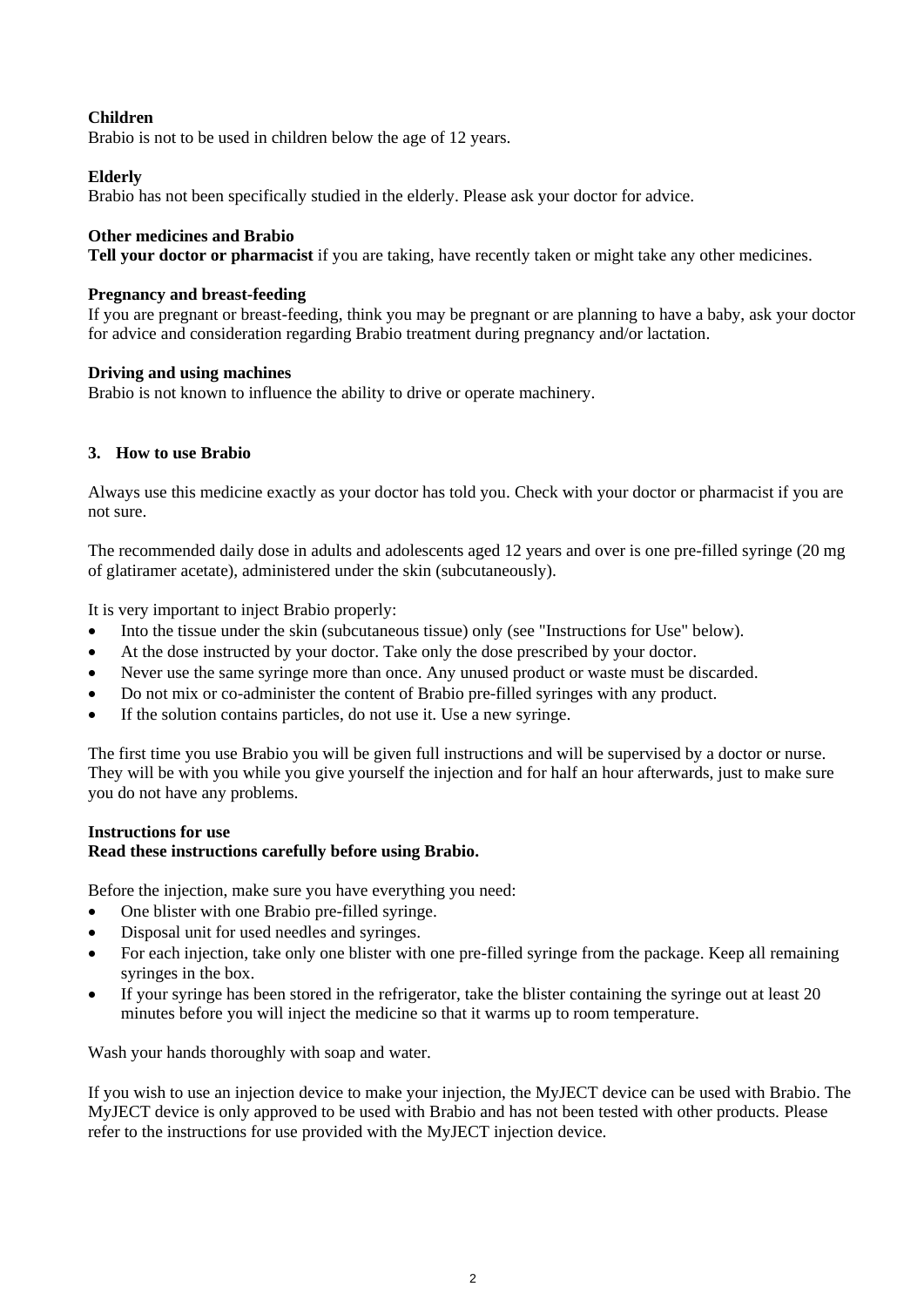Choose the injection site, within the areas, using the diagrams. There are seven possible areas on your body for injection:

Area 1: stomach area (abdomen) around the belly button. Avoid 5 cm around the belly button.



Area 2 and 3: Thighs (above your knees).



Area 4, 5, 6 and 7: Back of the upper arms, end of upper hips (below your waist).



Within each injection area there are several injection sites. Choose a different site for the injection every day. This will reduce the likeliness of any irritation or pain at the site of the injection. Rotate the injection sites within an area. **Do not use the same site each time.**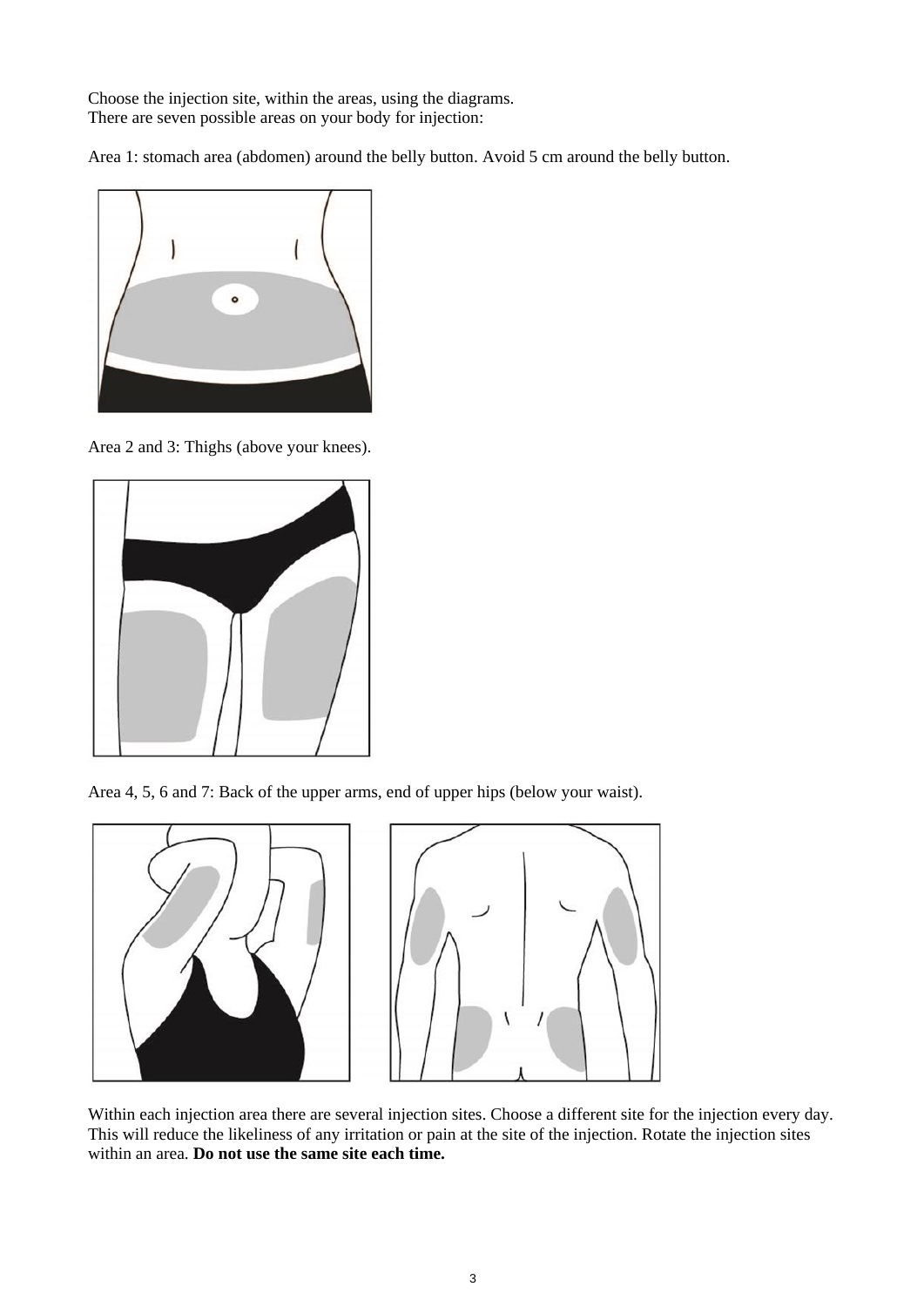**Please note:** do not inject in any area that is painful or discoloured or where you feel firm knots or lumps. You should consider having a planned schedule for rotating injection sites and making a note of it in a diary. There are some sites on your body that may be difficult for self-injection (like the back of your arm). If you want to use these, you may require assistance.

How to inject:

- Remove the syringe from its protective blister by peeling back the blister lid.
- Remove the shield from the needle, **do not** remove the shield with your mouth or teeth.
- Gently pinch up the skin with the thumb and forefinger of the free hand (Figure 1).
- Push the needle into the skin as shown in Figure 2.
- Inject the medicine by steadily pushing the plunger all the way down until the syringe is empty.
- Pull the syringe and needle straight out.
- Discard the syringe in a safe disposal container. Do not put used syringes into the household waste but dispose of them carefully in a puncture-proof container as recommended by your doctor or nurse.



Figure 1 Figure 2

If you have the impression that the effect of Brabio is too strong or too weak, talk to your doctor.

# **If you use more Brabio than you should**

Talk to your doctor immediately.

### **If you forget to use Brabio**

Use it as soon as you remember but do not use a double dose to make up for forgotten individual doses. Use the next dose 24 hours later.

### **If you stop using Brabio**

Do not stop using Brabio without consulting your doctor. If you have any further questions on the use of this medicine, ask your doctor or pharmacist.

# **4. Possible side effects**

Like all medicines, this medicine can cause side effects, although not everybody gets them.

### **Allergic reactions (hypersensitivity)**

You may rarely develop a serious allergic reaction to this medicine.

**Stop using Brabio and contact your doctor immediately or go to the casualty department at your nearest hospital,** if you notice any sign of these side effects:

rash (red spots or nettle rash),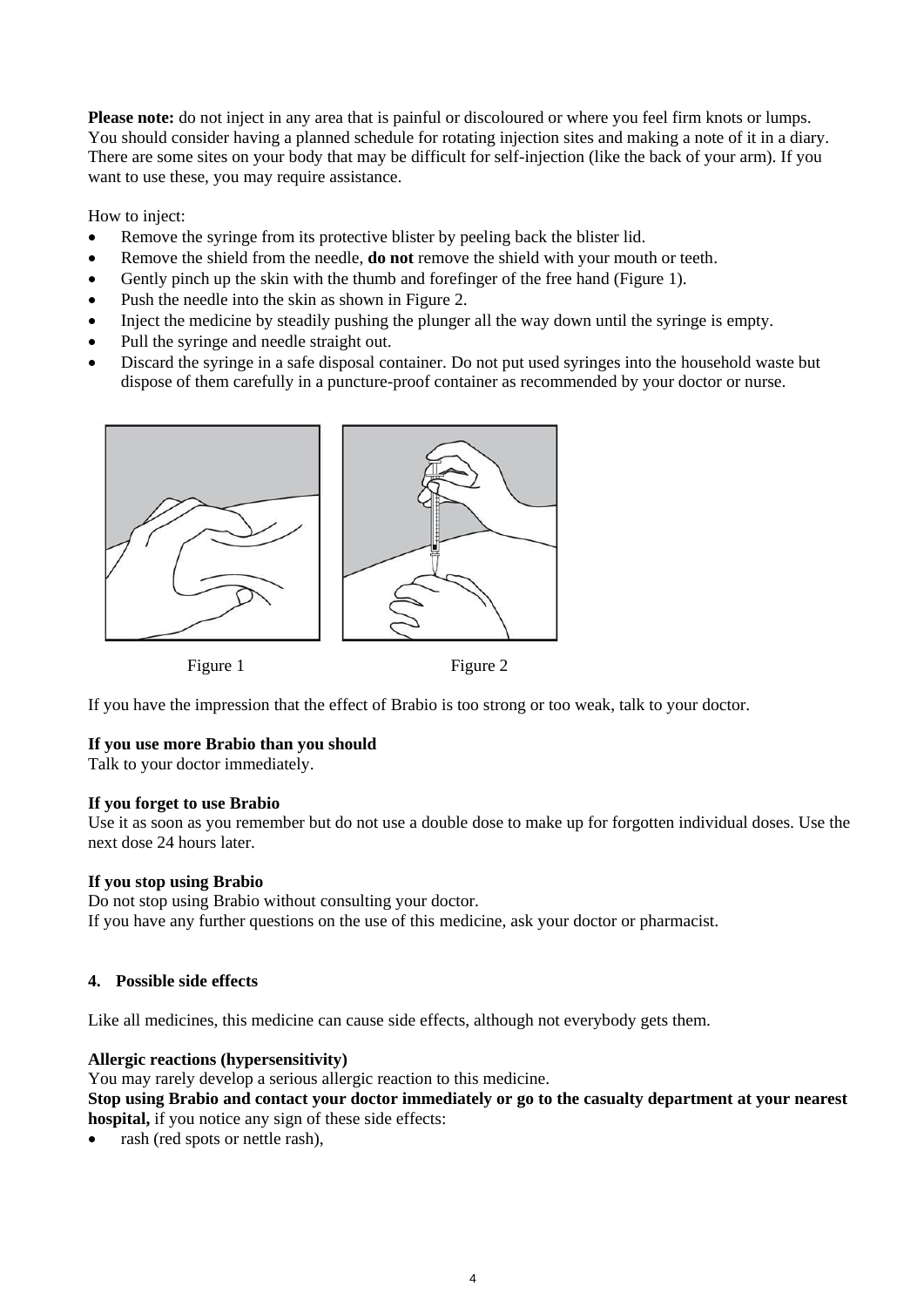- swelling of the evelids, face or lips,
- sudden shortness of breath,
- convulsions (fits),
- fainting.

# **Other reactions following injection (immediate post-injection reaction)**

It's uncommon, but some people may get one or more of the following symptoms within minutes after injecting Brabio. They normally do not cause any problems and usually disappear within half an hour.

However, if the following symptoms **last longer than 30 minutes, contact your doctor immediately or go to the casualty department at your nearest hospital**:

- flushing (reddening) of the chest or face (vasodilatation),
- shortness of breath (dyspnoea),
- chest pain,
- pounding and rapid heartbeat (palpitations, tachycardia).

### **Liver problems**

Liver problems or worsening of liver problems, including liver failure **(some cases resulting in liver transplantation)**, can occur rarely with Brabio.

Contact your doctor right away if you have any symptoms, such as:

- nausea
- loss of apetite
- dark colored urine and pale stools
- yellowing of your skin or the white part of your eye
- bleeding more easily than normal

## **The following side effects have been reported with Brabio:**

### **Very common** (may affect more than 1 in 10 people)

Infections, flu • anxiety, depression • headache • feeling sick • skin rash • pain in the joints or back • feeling weak, skin reactions at the injection site including reddening of skin, pain, formation of wheals, itching, tissue swelling, inflammation and hypersensitivity (these injection site reactions are not unusual and normally decrease over time), non-specific pain

### **Common** (may affect up to 1 in 10 people)

Inflammation of the respiratory tract, gastric flu, cold sore, inflammation of the ears, runny nose, tooth abscess, vaginal thrush • non-malignant skin growth (non-malignant neoplasm of skin), tissue growth (neoplasm) • lymph node swelling • allergic reactions • loss of appetite, weight gain • nervousness • altered taste, increased tightness of muscle tone, migraine, speech disorder, fainting, tremor • double vision, eye disorder • ear disorder • cough, hay fever • disorder of anus or rectum, constipation, tooth decay, indigestion, difficulty in swallowing, bowel incontinence, vomiting • abnormal liver function test • bruising, excessive sweating, itching, skin disorder, nettle rash • neck pain • urge to empty your bladder, frequent urination, inability to empty your bladder appropriately • chill, face swelling, wasting of tissue under the skin at injection site, local reaction, peripheral swelling due to build-up of fluid, fever

### **Uncommon** (may effect up to 1 in 100 people)

Abscess, inflammation of skin and the soft tissue underneath, boils, shingles, inflammation of kidney • skin cancer • increased white blood cell count, reduced white blood cell count, spleen enlargement, low blood platelet count, change in form of white blood cells • enlarged thyroid, overactive thyroid • low alcohol tolerance, gout, increase in blood fat levels, increase in blood sodium, decrease in serum ferritin • abnormal dreams, confusion, euphoric mood, seeing, hearing, smelling, tasting or feeling something that is not there (hallucinations), aggression, abnormal elevated mood, personality disorder, suicide attempt • hand numbness and pain (carpal tunnel syndrome), mental disorder, fits (convulsion), problems with handwriting and reading, muscle disorders, problems with movement, muscle spasm, nerve inflammation, abnormal nerve-muscle link leading to abnormal muscle function, involuntary rapid movement of the eyeballs, paralysis, foot drop (peroneal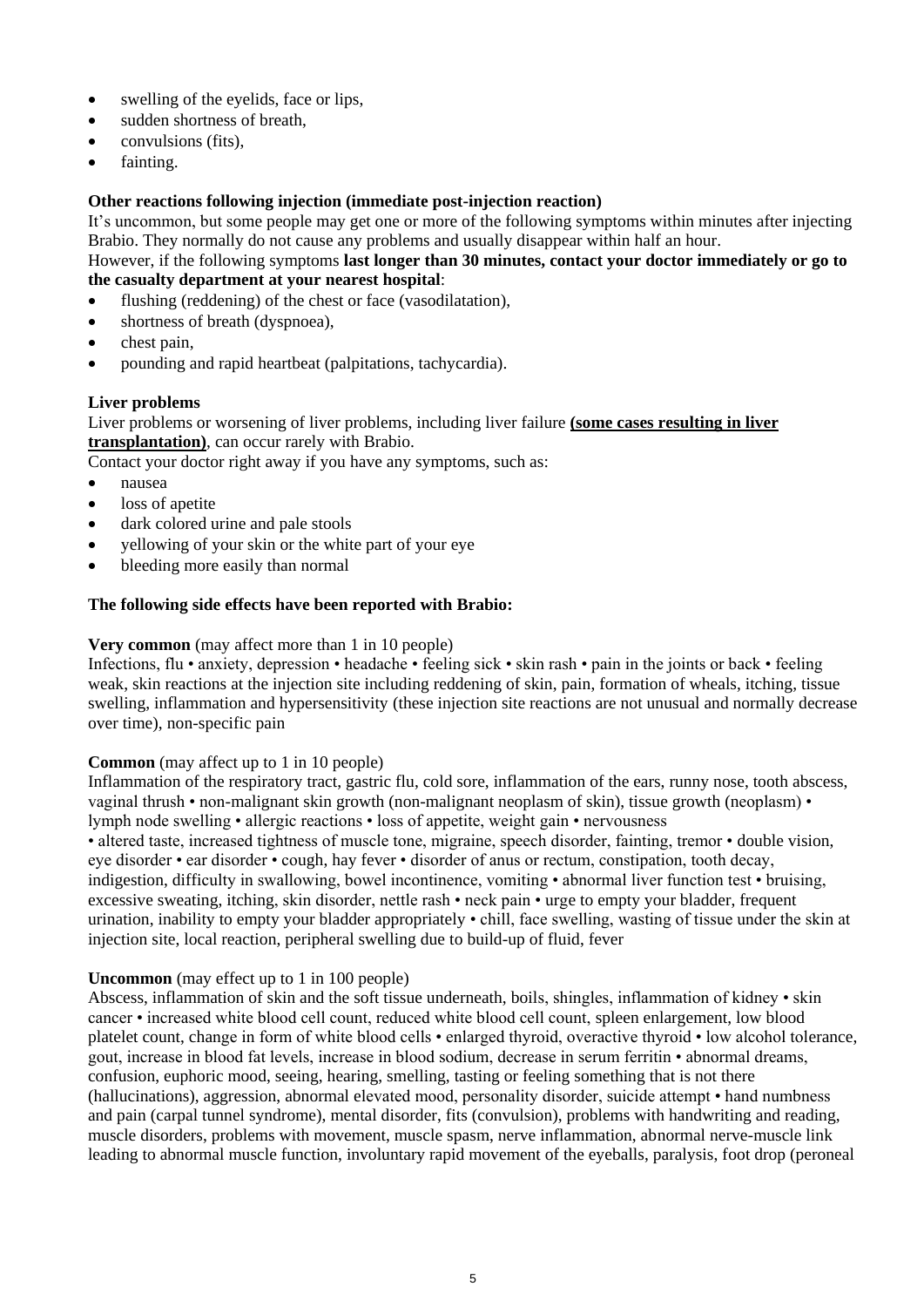nerve palsy), unconscious state (stupor), visual blind spots • cataract, eye lesion in the cornea, dry eye, eye bleeding, droopy upper eyelid, pupil widening, wasting of the optic nerve leading to visual problems • extra heart beats, slow heart beats, episodic fast heart beats • varicose vein • periodic stops in breathing, nose bleeding, abnormally fast or deep breathing (hyperventilation), tight feeling in the throat, lung disorder, inability to breath due to throat tightness (choking sensation) • bowel inflammation, polyps in the colon, intestine inflammation, burping, ulcer in the gullet, inflammation of the gums, rectal bleeding, enlarged salivary glands • gallstones, liver enlargement • swelling of the skin and soft tissues, skin contact rash, painful red skin lumps, skin lumps • swelling, inflammation and pain of joints (arthritis or osteoarthritis), inflammation and pain of fluid-sacs lining the joint (exist in some of the joints), flank pain, decrease in the mass of muscles • blood in the urine, kidney stones, urinary tract disorder, urine abnormality • breast swelling, difficulties getting an erection, fall down or slip out of the place of pelvic organs (pelvic prolapse), sustained erections, disorders of prostate, abnormal PAP smear test (Smear Cervix Abnormal), testes disorder, vaginal bleeding, vaginal disorder • cyst, hangover, low body temperature (hypothermia), non-specific inflammation, destruction of tissue at the injection site, problems with mucous membranes • disorders after vaccination

## **Reporting of side effects**

If you get any side effects, **talk to your doctor or pharmacist**. This includes any possible side effects not listed in this leaflet. You can also report side effects directly via HPRA Pharmacovigilance. Website: www.hpra.ie. By reporting side effects you can help provide more information on the safety of this medicine.

## **5. How to store Brabio**

Keep this medicine out of the sight and reach of children.

Store in a refrigerator (2<sup>o</sup>C - 8<sup>o</sup>C).

Brabio pre-filled syringes can be kept for up to one month outside the refrigerator between 15°C and 25°C. You can do this only once. After one month any Brabio pre-filled syringes that have not been used and are still in their original packaging must be returned to the refrigerator.

Do not freeze.

Keep the pre-filled syringes in the outer carton in order to protect from light.

Do not use this medicine after the expiry date which is stated on the label and carton after 'EXP'. The first two digits indicate the month and the last four digits indicate the year. The expiry date refers to the last day of that month.

Dispose of any syringes that contain particles.

Do not throw away any medicine via wastewater or household waste. Ask your pharmacist how to throw away medicines you no longer use. These measures will help protect the environment.

# **6. Contents of the pack and other information**

### **What Brabio contains**

- The active substance is glatiramer acetate. 1 ml solution for injection (the contents of one pre-filled syringe) contains 20 mg glatiramer acetate.
- The other excipients are mannitol and water for injections.

# **What Brabio looks like and contents of the pack**